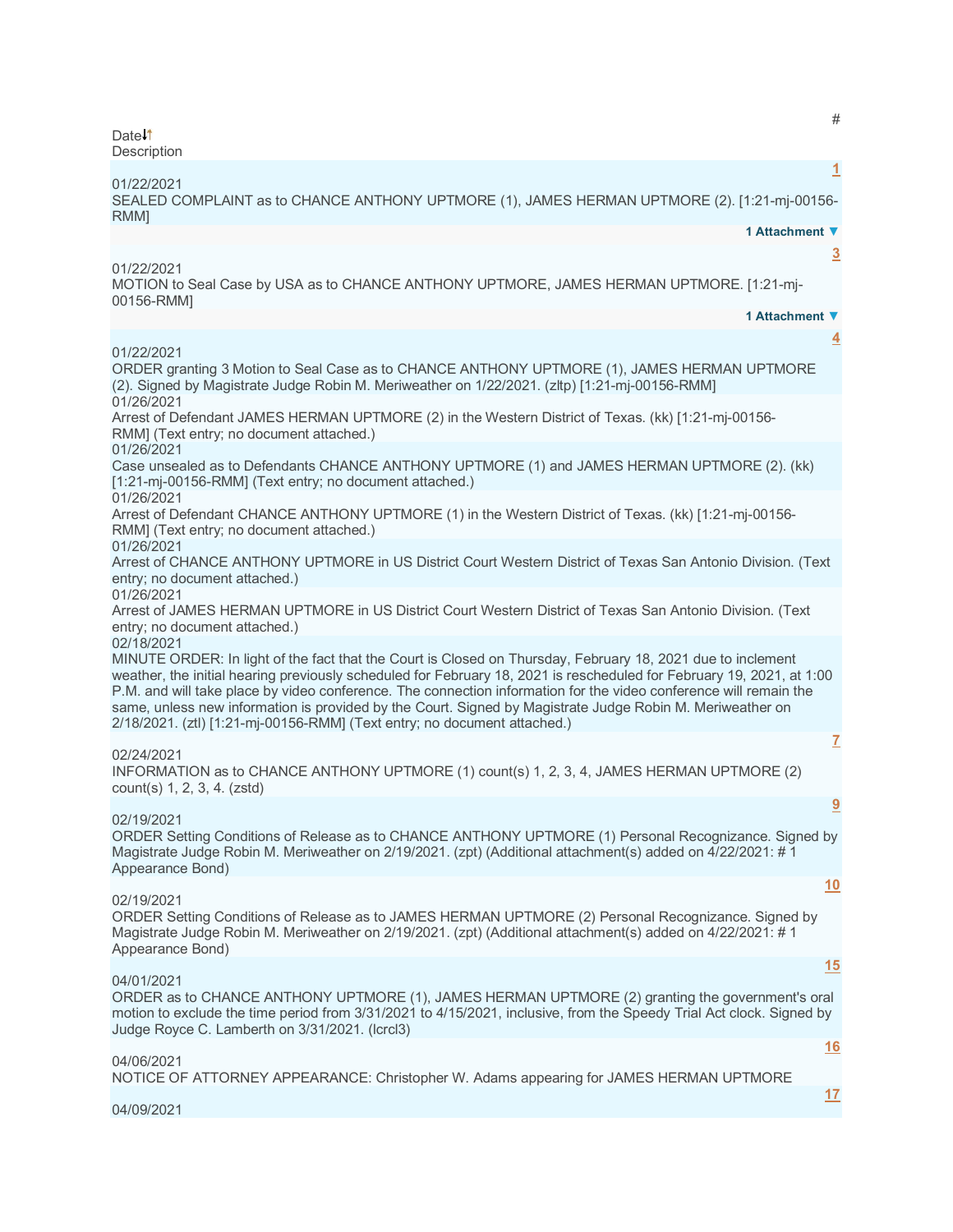### NOTICE OF ATTORNEY APPEARANCE: John A. Convery appearing for CHANCE ANTHONY UPTMORE 04/15/2021

Minute Entry for proceedings held before Judge Royce C. Lamberth: Status Conference as to CHANCE ANTHONY UPTMORE (1) and JAMES HERMAN UPTMORE(2) held on 4/15/2021. The Court finds that the period from April 15, 2021 through June 14, 2021, inclusive, is excluded from the Speedy Trial calculation in the Interest of Justice (XT). Excludable started as to CHANCE ANTHONY UPTMORE(1) and JAMES HERMAN UPTMORE(2). Status Conference set for 6/14/2021 at 10:00 AM in Telephonic/VTC before Judge Royce C. Lamberth. Bond Status of Defendant: both defendants remain on PERSONAL RECOGNIZANCE BOND (PR)/appeared via video; Court Reporter: Jan Dickman; Defense Attorney: John Convery(1) and Christopher Adams(2); US Attorney: Angela Buckner. (Text entry; no document attached.)

### 02/24/2021

**[19](javascript:void(0))**

**[20](javascript:void(0))**

Rule 5(c)(3) Documents Received as to CHANCE ANTHONY UPTMORE from US District Court Western District of Texas San Antonio Division Case Number SA:21-M-92(1)

### 02/24/2021

Rule 5(c)(3) Documents Received as to JAMES HERMAN UPTMORE from US District Court Western District of Texas San Antonio Division Case Number SA:21-M-92(2)

02/25/2021

MINUTE ORDER as to CHANCE ANTHONY UPTMORE (1) and JAMES HERMAN UPTMORE (2). Arraignment set for 3/2/2021 at 11:00 AM in Telephonic/VTC before Judge Royce C. Lamberth. The hearing will proceed by videoconferencing for the parties and by telephone for members of the public. Pursuant to Standing Order 20-20 (BAH), the Court will provide public access to the hearing. It is hereby ORDERED that the participants using the public access telephone line shall adhere to the rules set forth in Standing Order 20-20 (BAH), available on the Court's website.Toll Free Number: 888-636-3807; Access Code: 6967853. Signed by Judge Royce C. Lamberth on 2/25/2021. (lcrcl3) (Text entry; no document attached.)

# 03/02/2021

Minute Entry for video Arraignment held before Judge Royce C. Lamberth as to CHANCE ANTHONY UPTMORE (1) and JAMES HERMAN UPTMORE (2) on 3/2/2021. Defendant's arraigned and enter a Plea of Not Guilty as to Counts 1,2,3 and 4 and waives the formal reading of the Information. Status Conference set for 3/31/2021 at 10:00 AM by VTC before Judge Royce C. Lamberth. Defendant's to continue to adhere to the previously imposed conditions of release. Bond Status of Defendant: remains on personal recognizance. Court Reporter: Crystal Pilgrim. Defense Attorneys: John Convery (1) and Christopher W. Adams (2); US Attorney: Angela Nichole Buckner. (Text entry; no document attached.)

# 03/10/2021

MINUTE ORDER: The hearing currently scheduled for March 11, 2021 is hereby VACATED, as the government has formally charged CHANCE ANTHONY UPTMORE (1), JAMES HERMAN UPTMORE (2) and there are no additional matters necessitating action by a magistrate judge. If a hearing has not been scheduled before the assigned district judge, the parties are respectfully directed to contact the chambers of the assigned district judge to schedule a hearing. Signed by Magistrate Judge Zia M. Faruqui on  $3/10/2021$ . (Text entry; no document attached.) 03/31/2021

Minute Entry for proceedings held before Judge Royce C. Lamberth: Status Conference as to CHANCE ANTHONY UPTMORE (1) and JAMES HERMAN UPTMORE (2) held on 3/31/2021. Oral request by the Government to Toll Speedy Trial as to CHANCE ANTHONY UPTMORE (1) and JAMES HERMAN UPTMORE (2) HEARD. Speedy Trial finding forthcoming. Status Conference set for 4/15/2021 at 10:00 AM in Telephonic/VTC before Judge Royce C. Lamberth. Bond Status of Defendant: remains on PERSONAL RECOGNIZANCE BOND (PR)(1-2)/appeared by video as to both defendants; Court Reporter: Bryan Wayne; Defense Attorney: John Convery (1) and Christopher Adams (2); US Attorney: Nichole Buckner. (Text entry; no document attached.)

## 02/19/2021

Arrest Warrant, dated 1/22/2021, returned executed in the U.S. District Court for the District of Columbia on 2/19/2021 as to Defendant CHANCE ANTHONY UPTMORE (1). (kk) (See DE 19 to view document). Modified on 4/21/2021 (bb).

## 02/19/2021

Arrest Warrant, dated 1/22/2021, returned executed in the U.S. District Court for the District of Columbia on 2/19/2021 as to Defendant JAMES HERMAN UPTMORE (2)(kk). (See DE 20 to view document) Modified on 4/21/2021 (bb).

## 02/19/2021

ORAL MOTION by USA to Exclude Time Under the Speedy Trial Act from 2/19/2021 to 3/11/2021 as to Defendants CHANCE ANTHONY UPTMORE (1) and JAMES HERMAN UPTMORE (2). (Text entry; no document attached.) 02/19/2021

## **[22](javascript:void(0))**

**[23](javascript:void(0))**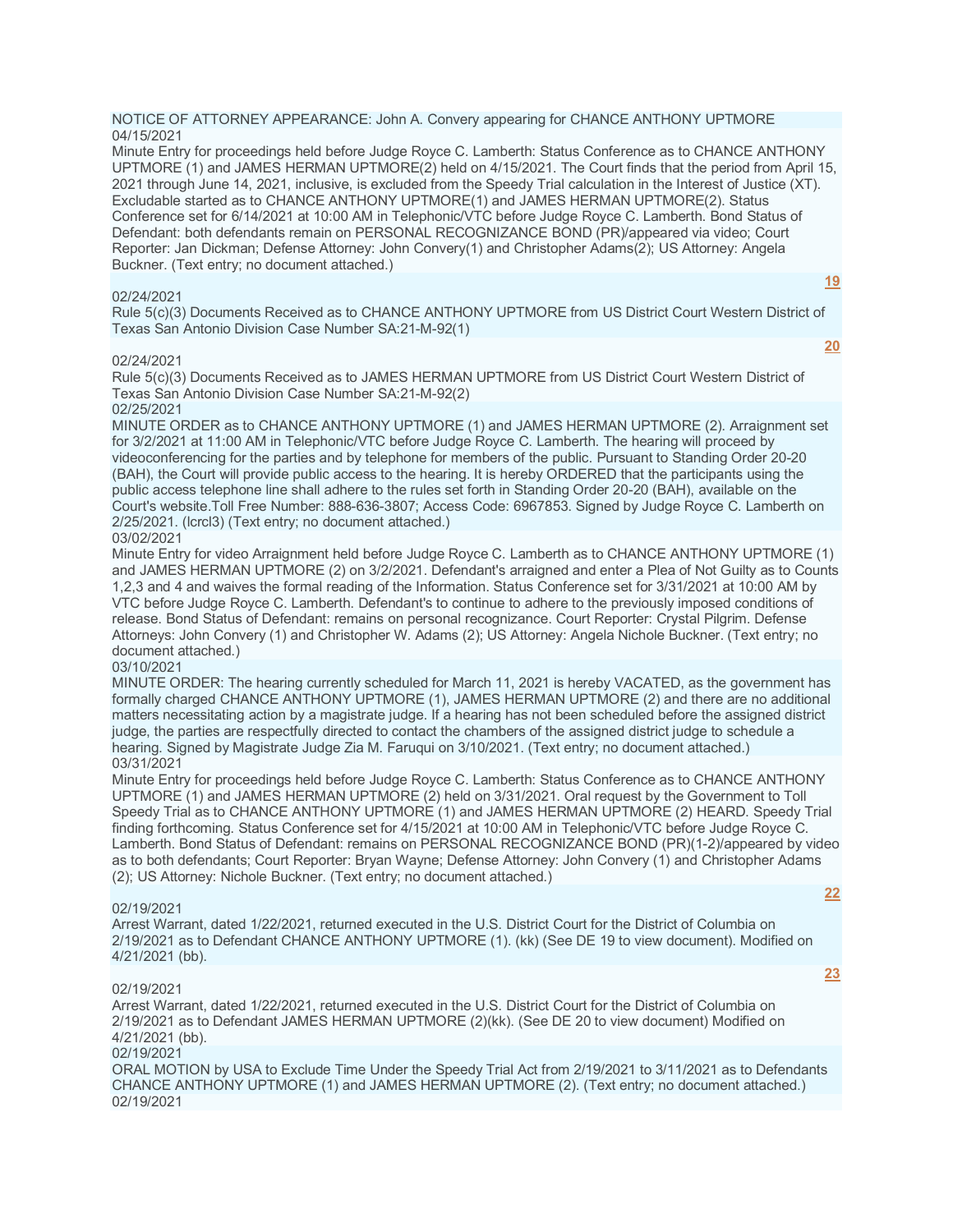Minute Entry for Initial Appearance as to CHANCE ANTHONY UPTMORE (1) and JAMES HERMAN UPTMORE (2) held by video before Magistrate Judge Robin M. Meriweather on 2/19/2021 : The Court advised the Government of its due process obligations under Rule 5(f). The defendants agreed to appear by video. Preliminary Hearing set for both defendants on 3/11/2021 at 1:00 pm by telephonic/VTC before Magistrate Judge Zia M. Faruqui. Both defendants waived their right to have a preliminary hearing within 21 days. Oral Motion by USA to Exclude Time Under the Speedy Trial Act from 2/19/2021 until 3/11/2021. The defendants oppose the Government's motion. Government's motion granted over the defendants' objections. The Court will exclude the time between 2/19/2021 and 3/11/2021 pursuant to the Speedy Trial Act in the interest of justice. Bond Status of Defendants: Both Defendants placed on Personal Recognizance Bond. Court Reporter: Bryan Wayne. Defense Attorneys: (1): John Convery and (2): Christopher Adams (both counsel will seek pro hac vice admission); U.S. Attorney: Kelly Smith for Angela Buckner; Pretrial Officer: John Copes. (Text entry; no document attached.)

### 06/11/2021

Unopposed MOTION for Protective Order by USA as to CHANCE ANTHONY UPTMORE, JAMES HERMAN UPTMORE.

#### **2 Attachments ▼**

**[27](javascript:void(0))**

**[28](javascript:void(0))**

**[31](javascript:void(0))**

**[32](javascript:void(0))**

**1 Attachment ▼**

**[26](javascript:void(0))**

## 06/11/2021

ORDER granting 26 Motion for Protective Order as to CHANCE ANTHONY UPTMORE (1), JAMES HERMAN UPTMORE (2). Signed by Judge Royce C. Lamberth on 6/11/2021. (lcrcl3) 06/14/2021

Minute Entry for video proceedings held before Judge Royce C. Lamberth:Status Conference as to CHANCE ANTHONY UPTMORE (1), JAMES HERMAN UPTMORE (2) held on 6/14/2021. Speedy Trial Time Excludable (XT) started 6/14/21 until 8/23/21, in the interest of justice as to ANTHONY UPTMORE (1), JAMES HERMAN UPTMORE (2). Status Conference set for 8/23/2021 at 10:00 AM in Telephonic/VTC before Judge Royce C. Lamberth. Bond Status of Defendants: Continued on PR Bonds/Appeared by video; Court Reporter: Janice Dickman; Defense Attorneys: 1-John A. Convery; 2-Christopher W. Adams; US Attorney: Angela Nichole Buckner. (zgdf) (Text entry; no document attached.)

### 08/16/2021

NOTICE OF FILING DISCOVERY LETTER by USA as to CHANCE ANTHONY UPTMORE, JAMES HERMAN UPTMORE

### 08/23/2021

Minute Entry for video Status Conference held before Judge Royce C. Lamberth as to CHANCE ANTHONY UPTMORE (1) and JAMES HERMAN UPTMORE (2) on 8/23/2021. Further Status Conference set for 10/8/2021 at 10:00 AM by VTC before Judge Royce C. Lamberth. The Court finds it in the interest of justice to toll the speedy trial clock from 8/23/2021 through 10/8/2021.Bond Status of Defendants: remains on personal recognizance. Court Reporter: Elizabeth Saint-Loth.Defense Attorneys: John A. Convery (1) and Christopher W. Adams (2); US Attorney: Angela Nichole Buckner. (Text entry; no document attached.)

#### 08/25/2021

NOTICE of Proposed Order re Modification of Pretrial Release Condition by JAMES HERMAN UPTMORE **1 Attachment ▼**

### 08/26/2021

ORDER MODIFYING CONDITIONS OF RELEASE as to JAMES HERMAN UPTMORE. Signed by Judge Royce C. Lamberth on 08/26/2021. (lcrcl3)

### 10/08/2021

Minute Entry for video Status Conference held before Judge Royce C. Lamberth as to CHANCE ANTHONY UPTMORE (1) and JAMES HERMAN UPTMORE (2) on 10/8/2021. Further Status Conference set for 1/7/2022 at 11:00 AM (EST) by VTC before Judge Royce C. Lamberth. The Court finds it in the interest to toll the speedy trial clock from 10/8/21 through 1/7/22. Bond Status of Defendants: remains on personal recognizance; Court Reporter: Nancy Meyer; Defense Attorneys: John A. Convery (1) and Christopher W. Adams (2); US Attorney: Angela Nichole Buckner. (Text entry; no document attached.)

#### 10/17/2021

MOTION for Disclosure of 6(e) and Sealed Materials by USA as to CHANCE ANTHONY UPTMORE, JAMES HERMAN UPTMORE.

#### **1 Attachment ▼**

**[36](javascript:void(0))**

**[35](javascript:void(0))**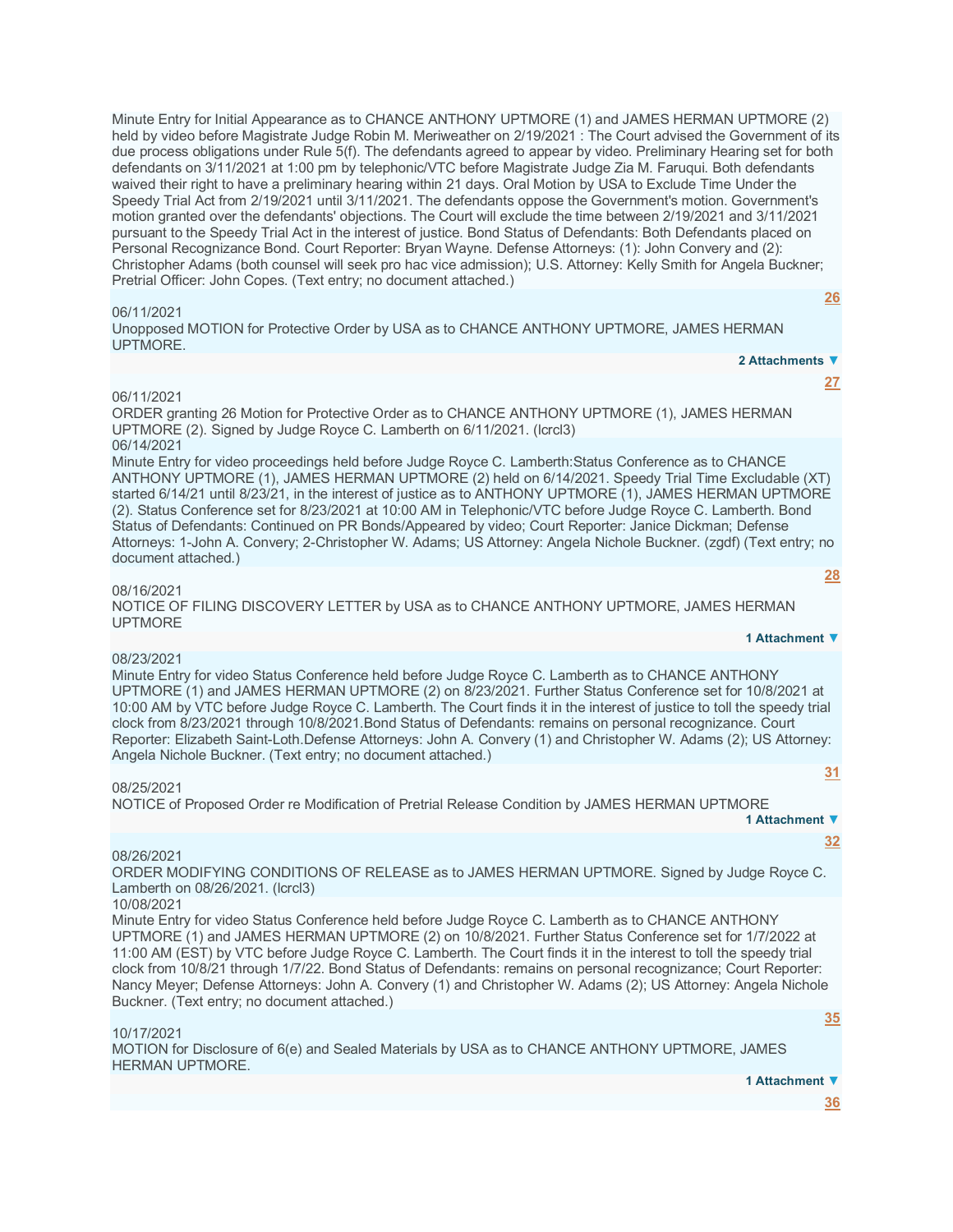10/17/2021 NOTICE OF FILING DISCOVERY LETTER by USA as to CHANCE ANTHONY UPTMORE, JAMES HERMAN UPTMORE

| 4 Attachments ▼                                                                                                                                                                                                                                                                                                                                                                                                                                                                                                                                                                                                                                                                                                                                                                                                                                                                                                                                                                      |
|--------------------------------------------------------------------------------------------------------------------------------------------------------------------------------------------------------------------------------------------------------------------------------------------------------------------------------------------------------------------------------------------------------------------------------------------------------------------------------------------------------------------------------------------------------------------------------------------------------------------------------------------------------------------------------------------------------------------------------------------------------------------------------------------------------------------------------------------------------------------------------------------------------------------------------------------------------------------------------------|
| 37<br>10/25/2021<br>STATUS REPORT REGARDING VOLUMINOUS CAPITOL BREACH DISCOVERY by USA as to CHANCE<br>ANTHONY UPTMORE, JAMES HERMAN UPTMORE                                                                                                                                                                                                                                                                                                                                                                                                                                                                                                                                                                                                                                                                                                                                                                                                                                         |
| 38                                                                                                                                                                                                                                                                                                                                                                                                                                                                                                                                                                                                                                                                                                                                                                                                                                                                                                                                                                                   |
| 11/19/2021<br>ORDER granting 35 Motion for Disclosure as to CHANCE ANTHONY UPTMORE (1), JAMES HERMAN UPTMORE<br>(2). Signed by Judge Royce C. Lamberth on 11/19/2021. (Icrcl3)                                                                                                                                                                                                                                                                                                                                                                                                                                                                                                                                                                                                                                                                                                                                                                                                       |
| 01/07/2022<br>Minute Entry for video Status Conference held before Judge Royce C. Lamberth as to CHANCE ANTHONY<br>UPTMORE (1) and JAMES HERMAN UPTMORE (2) on 1/7/2022. Further Status Conference set for 3/16/2022 at<br>1:30 PM by VTC before Judge Royce C. Lamberth. Bond Status of Defendants: remains on personal recognizance;<br>Court Reporter: Lisa Griffith; Defense Attorneys: John A. Convery (1) and Christopher W. Adams (2); US Attorney:<br>Angela Nichole Buckner. (Text entry; no document attached.)                                                                                                                                                                                                                                                                                                                                                                                                                                                            |
| 41                                                                                                                                                                                                                                                                                                                                                                                                                                                                                                                                                                                                                                                                                                                                                                                                                                                                                                                                                                                   |
| 01/26/2022<br>NOTICE OF SUBSTITUTION OF COUNSEL as to USA. Attorney Ayers-Perez, April Holly added.                                                                                                                                                                                                                                                                                                                                                                                                                                                                                                                                                                                                                                                                                                                                                                                                                                                                                  |
| 42                                                                                                                                                                                                                                                                                                                                                                                                                                                                                                                                                                                                                                                                                                                                                                                                                                                                                                                                                                                   |
| 02/10/2022<br>NOTICE of Filing United States' Memorandum Regarding Status of Discovery as of February 9, 2022 by USA as to<br>CHANCE ANTHONY UPTMORE, JAMES HERMAN UPTMORE                                                                                                                                                                                                                                                                                                                                                                                                                                                                                                                                                                                                                                                                                                                                                                                                           |
| 43                                                                                                                                                                                                                                                                                                                                                                                                                                                                                                                                                                                                                                                                                                                                                                                                                                                                                                                                                                                   |
| 02/24/2022<br>NOTICE OF SUBSTITUTION OF COUNSEL as to USA. Attorney Furst, Mona added. Substituting for attorney Ayers-<br>Perez, April Holly                                                                                                                                                                                                                                                                                                                                                                                                                                                                                                                                                                                                                                                                                                                                                                                                                                        |
| <u>44</u>                                                                                                                                                                                                                                                                                                                                                                                                                                                                                                                                                                                                                                                                                                                                                                                                                                                                                                                                                                            |
| 02/25/2022<br>SUPERSEDING INFORMATION as to CHANCE ANTHONY UPTMORE (1) count(s) 1s, 2s, 3s, 4s, JAMES<br>HERMAN UPTMORE (2) count(s) 1s, 2s, 3s, 4s. (zstd)                                                                                                                                                                                                                                                                                                                                                                                                                                                                                                                                                                                                                                                                                                                                                                                                                          |
| 03/16/2022<br>Minute Entry for video Status Conference held before Judge Royce C. Lamberth as to CHANCE ANTHONY<br>UPTMORE (1) and JAMES HERMAN UPTMORE (2) on 3/16/2022. Further Status as to Defendant 2 set for<br>5/17/2022 at 12:30 PM by VTC before Judge Lamberth. The Court finds it in the interest of justice to toll the speedy<br>trial clock from 3/16/2022 through 5/17/2022. Trial set for 8/22/2022 at 10:00 AM as to Defendant 2. Bond Status of<br>Defendant: remains on personal recognizance; Court Reporter: Janice Dickman; Defense Attorneys: John A. Convery<br>(1) and Christopher W. Adams (2); US Attorney: Mona Furst. (Text entry; no document attached.)                                                                                                                                                                                                                                                                                               |
| 03/30/2022<br>NOTICE OF HEARING as to CHANCE ANTHONY UPTMORE (1): Hybrid Plea Agreement Hearing set for 3/31/2022<br>at 2:00 PM before Judge Royce C. Lamberth. (Text entry; no document attached.)                                                                                                                                                                                                                                                                                                                                                                                                                                                                                                                                                                                                                                                                                                                                                                                  |
| 03/31/2022<br>Minute Entry for hybrid Plea Agreement Hearing held before Judge Royce C. Lamberth as to CHANCE ANTHONY<br>UPTMORE (1) on 3/31/2022. Government's oral motion to dismiss the superseding information filed on 2/25/2022 is<br>GRANTED. Defendant sworn and enters a Plea of Guilty as to Count 4 of the Information filed on 2/24/2021. The<br>accepts the plea and defers entry of a finding of Guilt. Presentence report deferred. The parties are directed to file a<br>Joint Status Report by 4/29/2022, updating the court of any outstanding issues. The Government's oral motion to toll<br>the speedy trial clock from 3/16/2022 through 3/31/2022 is GRANTED, nunc pro tunc. Bond Status of Defendant:<br>remains on personal recognizance; Court Reporter: Sara Wick; Defense Attorney: John A. Convery (appearing in<br>Texas in Western District of Texas with the Defendant); US Attorney: Mona Furst (via video). (Text entry; no<br>document attached.) |
| 48                                                                                                                                                                                                                                                                                                                                                                                                                                                                                                                                                                                                                                                                                                                                                                                                                                                                                                                                                                                   |
| 03/31/2022<br>PLEA AGREEMENT as to CHANCE ANTHONY UPTMORE (1). "Let this be filed" Signed by Royce C. Lamberth,<br>U.S.D.J. on 3/31/2022.                                                                                                                                                                                                                                                                                                                                                                                                                                                                                                                                                                                                                                                                                                                                                                                                                                            |
| 49<br>03/31/2022                                                                                                                                                                                                                                                                                                                                                                                                                                                                                                                                                                                                                                                                                                                                                                                                                                                                                                                                                                     |

STATEMENT OF OFFENSE by USA and CHANCE ANTHONY UPTMORE (1). "Let this be filed" Signed by Royce C. Lamberth, U.S.D.J. on 3/31/2022. 03/31/2022